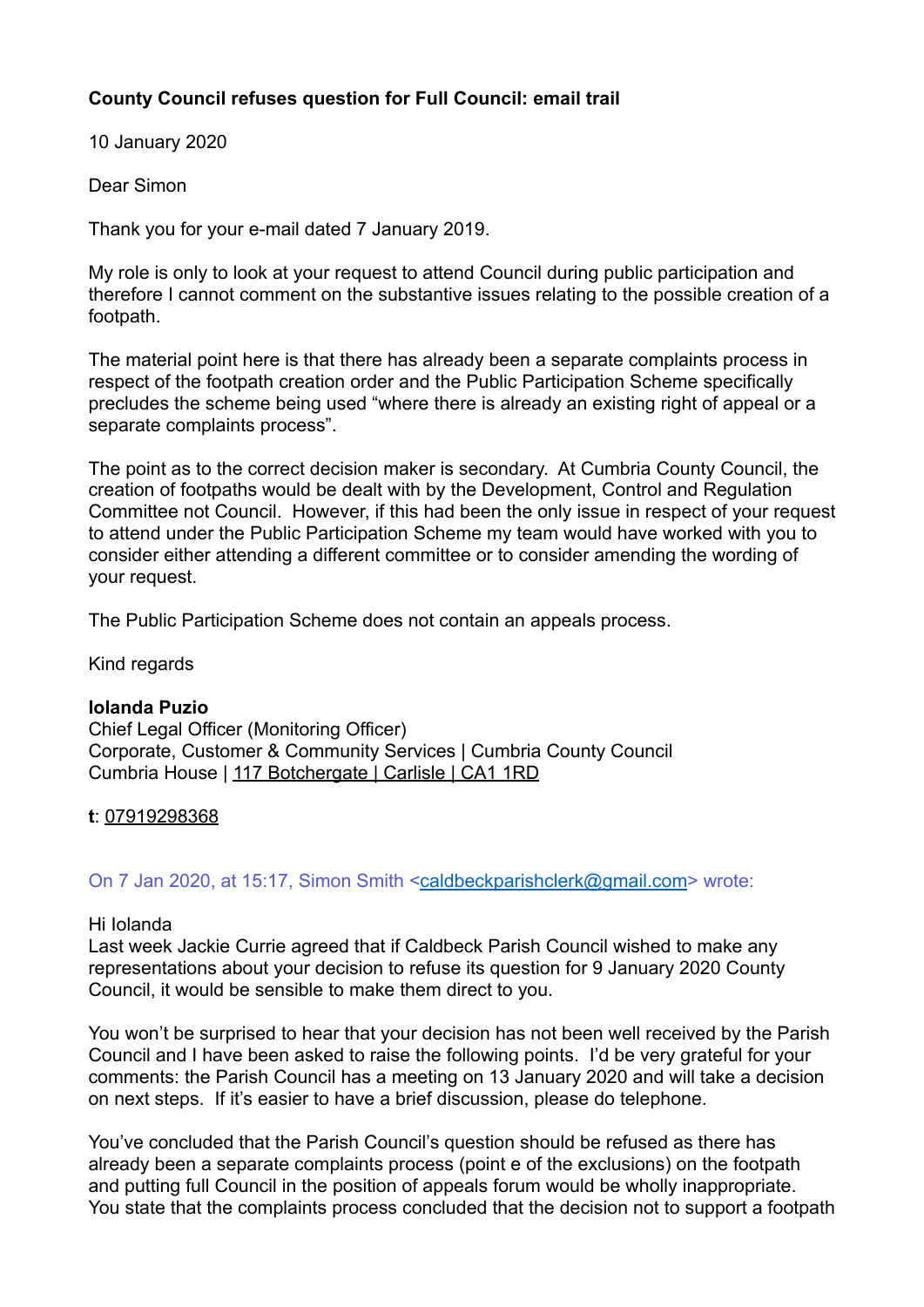creation order had been taken correctly and by the authorised decision maker citing the independent reviewer's second report dated 26 April 2018.

You go on to say, a meeting of full Council is not the authorised decision maker in this matter which means it "*could not require the Council to use its powers to issue a footpath creation order*", whether by motion or otherwise. So the question would also be excluded as it is inappropriate to ask full Council to do something it is not authorised to do (point f of the exclusions).

The Parish Council takes issue with your ruling on a number of grounds.

The County Council has a scheme of delegation and officer decisions but its Constitution is explicit that those giving the delegation can choose to exercise the function: "*Where a power has been delegated to an officer the person or body that has delegated the function is not prevented from exercising the function*." (Constitution Part 3 paragraph 2.4). That gives Councillors the final say should they so wish. Councillors are able to submit motions to County Council and ultimately, if Councillors feel strongly about an issue, they do have a mechanism for asserting their view. I recognise that this is our understanding of the position but you may well have a different perspective.

As regards the footpath, the Parish Council requested an independent review of the decision not to support the footpath as suggested by Allerdale Local Committee in December 2017. The Parish Council did not raise a complaint; it was the County Council that chose to classify the Parish Council's request as a complaint. The independent reviewer assured the Parish Council that he would address the merits of the decision not to support the footpath. That is what he did in his original report and he concluded the County Council should support the footpath. The County Council then attempted to bury his report which the Information Commissioner ruled had to be released.

Far from being vexatious, the Parish Council is simply wanting to establish the footpath and believes that County Councillors should be able to express their views. A number of County Councillors are also Carlisle City Councillors and that local authority has taken a very different view to using its powers of issuing a Footpath Creation Order in the Waverley Viaduct case. The County Council says it will only issue a Footpath Creation Order where all landowners are in agreement but in these circumstances there is of course no need for a Footpath Creation Order. If you'll excuse the directness, the County Council's position seems absurd - it will only use its powers when they are not needed.

I would very much welcome any comments you might have on the points I raise:

How those giving delegations can choose to exercise the functions themselves and if there are limitations (Constitution Part 3 paragraph 2.4);

Whether there are limitations on the ability of Councillors to submit motions;

The differences between an independent review of an officer decision and the handling of a complaint.

Finally, is there any right of appeal regarding your ruling on not allowing our question?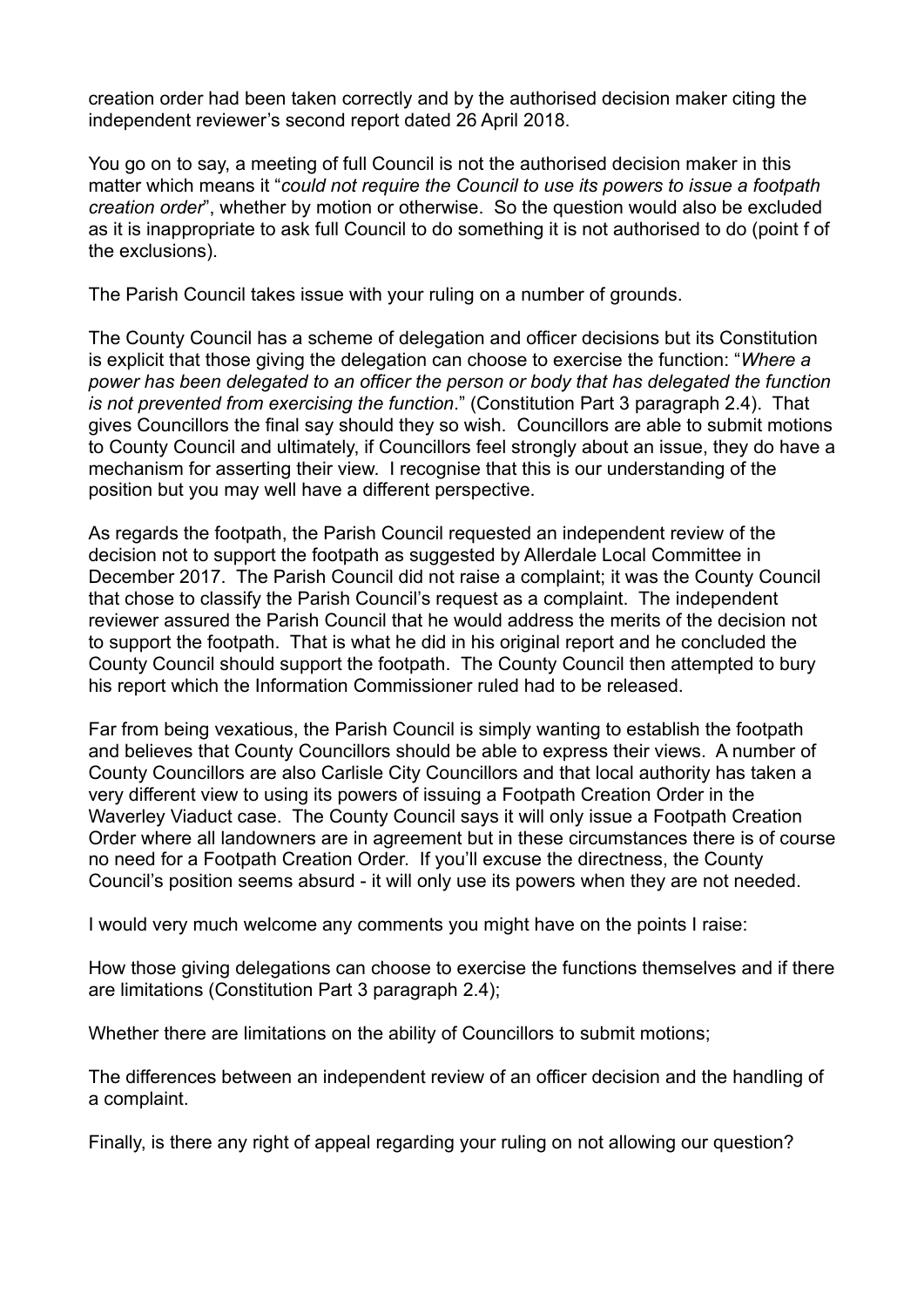I look forward to hearing from you. I appreciate you'll be very busy with County Council etc: if you will not be able to reply or telephone before the Parish Council's 13 January meeting, it would be very helpful to know.

Kind regards

Simon Smith Caldbeck Parish Council Clerk Sandale Barn, Sandale, Boltongate, Wigton CA71DE 016973 71008

3 January 2020

Thank you for your email Simon. I have discussed your request with the Monitoring **Officer** 

The question you have set out is not an appropriate question for a full Council meeting.

Asking questions at the various meetings of the Council are an important part of the Council's Public Participation Scheme (PPS). However, there are limits set out at paragraph 2.12 of the PPS (Part 6 of the Council's Constitution). These limits exclude certain matters from being raised as questions and relevant to your proposed question are the following exclusions:

**(e)** A matter where there is already an existing right of appeal or a separate complaints process;

**(f)** Anything the County Council considers to be vexatious, abusive or otherwise inappropriate;

There has already been a separate complaints process on the footpath creation order you seek. With regard to (e) above your proposed question would be excluded on this basis alone. Your proposed question to full Council would, in effect, put full Council in the position of appeals forum to that complaints process which is wholly inappropriate. The complaints process concluded that the decision not to support a footpath creation order had been taken correctly and by the authorised decision maker. This conclusion was set out in Dan Barton's report dated 26 April 2018.

Furthermore, a meeting of full Council is not the authorised decision maker in this matter which means it "*could not require the Council to use its powers to issue a footpath creation order*", whether by motion or otherwise. This in turn means your question would also be excluded with regard to (f) above as it is inappropriate to ask full Council to do something it is not authorised to do.

I appreciate that this is not the answer you would have hoped for but, as a general point, the PPS is not an alternative means of securing outcomes that the Council has already considered in other ways.

Many thanks

Jackie Currie Professional Lead - Democratic Services Legal & Democratic Services